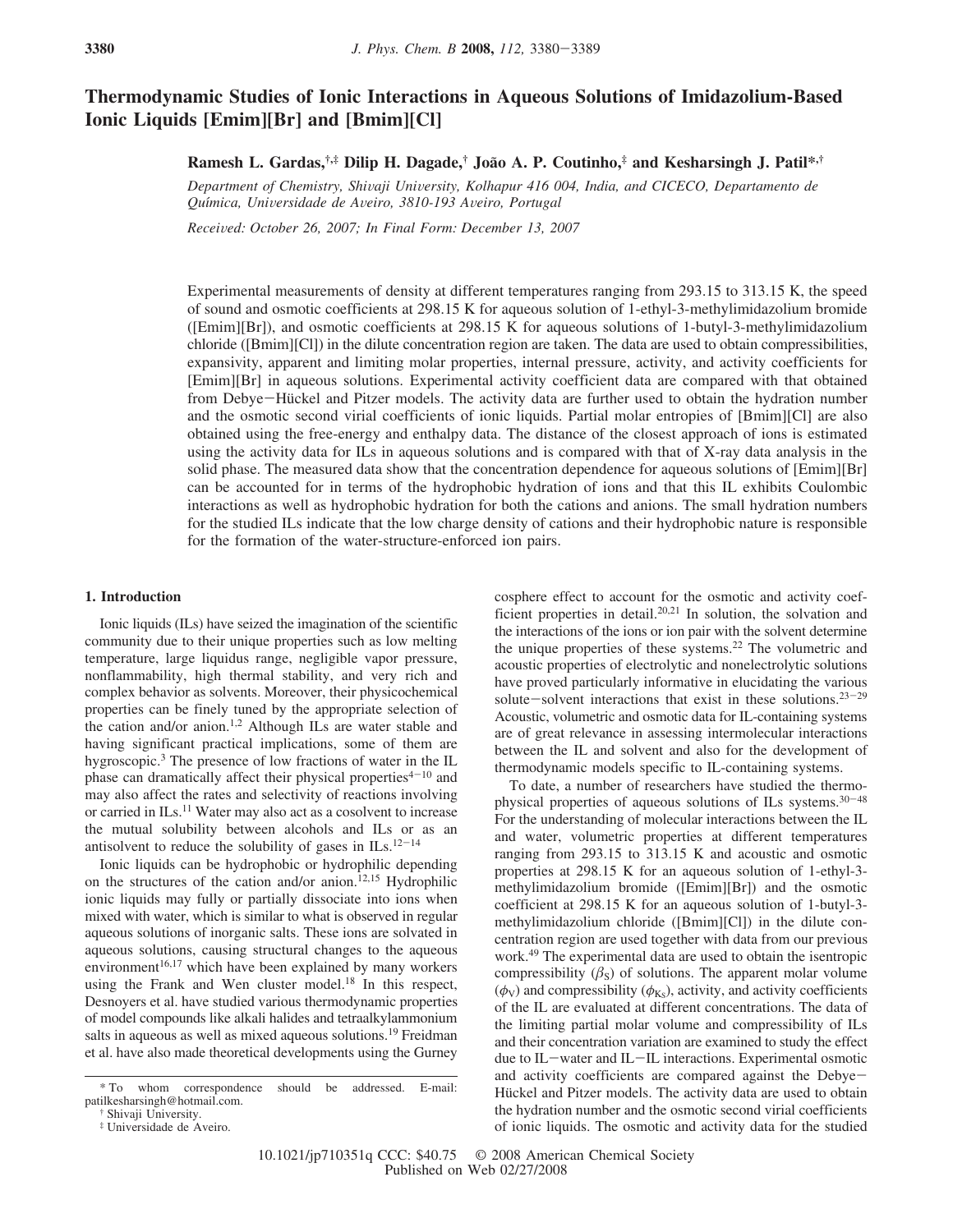**TABLE 1: Density and Volumetric Properties of Aqueous Solutions of [Emim][Br]**

| $\,m$                 | $\rho$              | $10^{-3}$ · $\phi$ <sub>V</sub>            | $10^{-3} \cdot \overline{V}_2$             | $10^{-3} \cdot \bar{V}_1$                  | $10^4\alpha$    | $10^6 \phi_{\rm E}$                |
|-----------------------|---------------------|--------------------------------------------|--------------------------------------------|--------------------------------------------|-----------------|------------------------------------|
| /mol·kg <sup>-1</sup> | / $kg \cdot m^{-3}$ | /mm <sup>3</sup> $\cdot$ mol <sup>-1</sup> | /mm <sup>3</sup> $\cdot$ mol <sup>-1</sup> | /mm <sup>3</sup> $\cdot$ mol <sup>-1</sup> | $/{\rm K}^{-1}$ | $/m^3 \cdot mol^{-1} \cdot K^{-1}$ |
|                       |                     |                                            |                                            |                                            |                 |                                    |
|                       |                     |                                            | $T = 293.15 \text{ K}$                     |                                            |                 |                                    |
| 0.00000               | 0.99821             |                                            |                                            | 18.047                                     | 2.125           |                                    |
|                       |                     |                                            |                                            |                                            |                 |                                    |
| 0.04154               | 1.00046             | 190.93                                     | 190.62                                     | 18.047                                     | 2.099           | 0.040                              |
| 0.08422               | 1.00273             | 190.50                                     | 189.77                                     | 18.048                                     | 2.096           | 0.040                              |
| 0.13082               | 1.00533             | 190.00                                     | 188.80                                     | 18.050                                     | 2.155           | 0.041                              |
| 0.17084               | 1.00750             | 189.59                                     | 187.97                                     | 18.052                                     | 2.177           | 0.041                              |
| 0.21279               | 1.00970             | 189.18                                     | 187.11                                     | 18.055                                     | 2.147           | 0.041                              |
| 0.25638               | 1.01202             | 188.75                                     | 186.20                                     | 18.059                                     | 2.268           | 0.043                              |
|                       |                     |                                            |                                            |                                            |                 |                                    |
| 0.30323               | 1.01442             | 188.30                                     | 185.25                                     | 18.064                                     | 2.257           | 0.043                              |
| 0.35442               | 1.01709             | 187.81                                     | 184.20                                     | 18.070                                     | 2.395           | 0.045                              |
| 0.39772               | 1.01932             | 187.40                                     | 183.31                                     | 18.076                                     | 2.453           | 0.046                              |
| 0.44346               | 1.02174             | 186.95                                     | 182.37                                     | 18.084                                     | 2.188           | 0.041                              |
|                       |                     |                                            |                                            |                                            |                 |                                    |
|                       |                     |                                            | $T = 298.15 K$                             |                                            |                 |                                    |
| 0.00000               | 0.99705             |                                            |                                            | 18.068                                     | 2.567           |                                    |
| 0.04154               | 0.99928             | 191.15                                     | 190.86                                     | 18.068                                     | 2.548           | 0.049                              |
| 0.08422               | 1.00153             | 190.72                                     | 190.00                                     | 18.069                                     | 2.570           | 0.049                              |
|                       |                     |                                            |                                            |                                            | 2.603           |                                    |
| 0.13082               | 1.00410             | 190.24                                     | 189.03                                     | 18.071                                     |                 | 0.050                              |
| 0.17084               | 1.00624             | 189.83                                     | 188.21                                     | 18.073                                     | 2.622           | 0.050                              |
| 0.21279               | 1.00846             | 189.41                                     | 187.34                                     | 18.076                                     | 2.618           | 0.050                              |
| 0.25638               | 1.01073             | 188.99                                     | 186.44                                     | 18.080                                     | 2.688           | 0.051                              |
| 0.30323               | 1.01316             | 188.54                                     | 185.48                                     | 18.085                                     | 2.705           | 0.051                              |
| 0.35442               | 1.01576             | 188.05                                     | 184.44                                     | 18.091                                     | 2.795           | 0.053                              |
|                       |                     |                                            |                                            |                                            |                 |                                    |
| 0.39772               | 1.01795             | 187.65                                     | 183.56                                     | 18.097                                     | 2.808           | 0.053                              |
| 0.44346               | 1.02055             | 187.17                                     | 182.57                                     | 18.105                                     | 2.701           | 0.051                              |
|                       |                     |                                            | $T = 303.15 K$                             |                                            |                 |                                    |
|                       |                     |                                            |                                            |                                            |                 |                                    |
| 0.00000               | 0.99565             |                                            |                                            | 18.093                                     | 3.010           |                                    |
| 0.04154               | 0.99789             | 191.42                                     | 191.13                                     | 18.094                                     | 2.998           | 0.057                              |
| 0.08422               | 1.00014             | 190.99                                     | 190.28                                     | 18.094                                     | 3.045           | 0.058                              |
| 0.13082               | 1.00270             | 190.50                                     | 189.31                                     | 18.096                                     | 3.054           | 0.058                              |
| 0.17084               | 1.00484             | 190.10                                     | 188.48                                     | 18.098                                     | 3.069           | 0.058                              |
|                       |                     |                                            |                                            |                                            |                 |                                    |
| 0.21279               | 1.00706             | 189.68                                     | 187.62                                     | 18.101                                     | 3.090           | 0.059                              |
| 0.25638               | 1.00928             | 189.26                                     | 186.73                                     | 18.105                                     | 3.110           | 0.059                              |
| 0.30323               | 1.01166             | 188.81                                     | 185.77                                     | 18.110                                     | 3.154           | 0.060                              |
| 0.35442               | 1.01424             | 188.34                                     | 184.73                                     | 18.116                                     | 3.197           | 0.060                              |
| 0.39772               | 1.01643             | 187.93                                     | 183.85                                     | 18.123                                     | 3.164           | 0.060                              |
| 0.44346               | 1.01891             | 187.47                                     | 182.89                                     | 18.130                                     | 3.217           | 0.060                              |
|                       |                     |                                            |                                            |                                            |                 |                                    |
|                       |                     |                                            | $T = 308.15$ K                             |                                            |                 |                                    |
| 0.00000               | 0.99404             |                                            |                                            | 18.123                                     | 3.455           |                                    |
| 0.04154               | 0.99634             | 191.72                                     | 191.43                                     | 18.123                                     | 3.450           | 0.066                              |
| 0.08422               | 0.99853             | 191.30                                     | 190.59                                     | 18.124                                     | 3.523           | 0.067                              |
|                       |                     |                                            |                                            |                                            |                 |                                    |
| 0.13082               | 1.00109             | 190.81                                     | 189.62                                     | 18.126                                     | 3.506           | 0.067                              |
| 0.17084               | 1.00323             | 190.40                                     | 188.79                                     | 18.128                                     | 3.518           | 0.067                              |
| 0.21279               | 1.00539             | 189.99                                     | 187.93                                     | 18.131                                     | 3.565           | 0.068                              |
| 0.25638               | 1.00765             | 189.57                                     | 187.03                                     | 18.134                                     | 3.533           | 0.067                              |
| 0.30323               | 1.00999             | 189.13                                     | 186.08                                     | 18.139                                     | 3.605           | 0.068                              |
| 0.35442               | 1.01253             | 188.65                                     | 185.04                                     | 18.146                                     | 3.600           | 0.068                              |
|                       |                     |                                            |                                            |                                            |                 |                                    |
| 0.39772               | 1.01480             | 188.23                                     | 184.14                                     | 18.152                                     | 3.522           | 0.066                              |
| 0.44346               | 1.01729             | 187.77                                     | 183.17                                     | 18.159                                     | 3.734           | 0.070                              |
|                       |                     |                                            |                                            |                                            |                 |                                    |
|                       |                     |                                            | $T = 313.15 K$                             |                                            |                 |                                    |
| 0.00000               | 0.99222             |                                            |                                            | 18.156                                     | 3.903           |                                    |
| 0.04154               | 0.99445             | 192.08                                     | 191.80                                     | 18.156                                     | 3.905           | 0.075                              |
| 0.08422               | 0.99662             | 191.67                                     | 190.96                                     | 18.157                                     | 4.003           | 0.077                              |
| 0.13082               | 0.99918             | 191.17                                     | 189.99                                     | 18.159                                     | 3.961           | 0.076                              |
| 0.17084               | 1.00130             | 190.77                                     | 189.16                                     | 18.161                                     | 3.969           | 0.076                              |
|                       |                     |                                            |                                            |                                            |                 |                                    |
| 0.21279               | 1.00346             | 190.36                                     | 188.29                                     | 18.164                                     | 4.042           | 0.077                              |
| 0.25638               | 1.00571             | 189.93                                     | 187.39                                     | 18.168                                     | 3.959           | 0.075                              |
| 0.30323               | 1.00803             | 189.50                                     | 186.44                                     | 18.173                                     | 4.059           | 0.077                              |
| 0.35442               | 1.01059             | 189.02                                     | 185.39                                     | 18.179                                     | 4.006           | 0.076                              |
| 0.39772               | 1.01286             | 188.59                                     | 184.49                                     | 18.185                                     | 3.882           | 0.073                              |
|                       |                     |                                            |                                            |                                            |                 |                                    |
| 0.44346               | 1.01518             | 188.16                                     | 183.54                                     | 18.193                                     | 4.255           | 0.080                              |

ILs in aqueous solutions are compared with the Debye-Hückel limiting law. The data acquired have been used to understand the water-ionic liquid interactions and the effect of the ionic liquid on the water structure.

# **2. Experimental Section**

[Emim][Br] (purity  $>98\%$ ) and [Bmim][Cl] (purity  $>99\%$ ) were acquired from Solchemar and Merck, respectively, and used without further purification. The concentrations of the IL solutions in water were prepared on a molality basis. The water used for the solutions was freshly prepared, doubly quartz distilled. The uncertainty in composition was found to be on the order of  $\pm 1 \times 10^{-4}$  mol $\text{kg}^{-1}$ . The water content in the ILs was determined using a microprocessor-based automatic Karl-Fischer Titrator, TKF-55, Chemito, from the M/s Toshniwal company. Pyridine-free Aquanil-5 Karl-Fischer reagent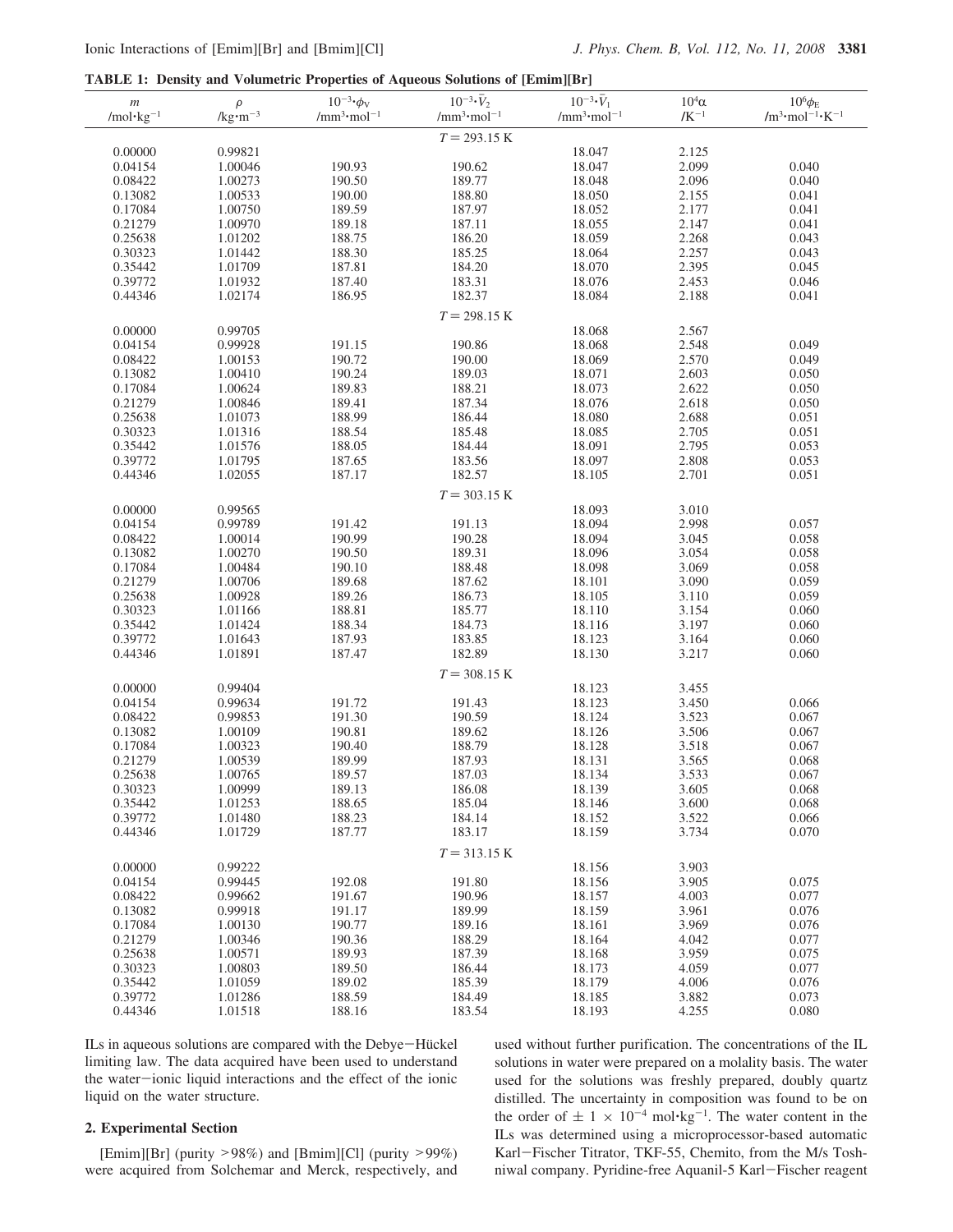

**Figure 1.** The variation of the parameter  $(\phi_V - S_Vc^{1/2})$  as a function of the concentration (*c*) of [Emim][Br] at 293.15 K,  $\Delta$ ; 298.15 K,  $\Box$ ; 303.15 K,  $*$ ; 308.15 K,  $\diamond$ ; and 313.15 K,  $\times$ .



**Figure 2.** The variation of the apparent molar expansivity  $(\phi_{E})$  as a function of concentration (*c*) of [Emim][Br] at 293.15 K, ∆; 298.15 K,  $\Box$ ; 303.15 K,  $*$ ; 308.15 K,  $\diamond$ ; and 313.15 K,  $\times$ .

of Thomas Baker was used for analysis. The reagent was standardized with a solution of water in methanol. The instrument is able to detect the water content on the order of  $\pm 2$ ppm in organic solvents. The water content in [Emim][Br] and [Bmim][Cl] was found to be 2.98 and 0.94% by mass, respectively. This water content in ILs was taken into account during the preparation of the aqueous solutions.

The densities of an aqueous solution of [Emim][Br] were measured at regular temperature intervals of 5 K from 293.15 to 313.15 K using a high-precision Anton PAAR (DMA 60/ 602) digital density meter. The temperature constancy of the vibrating tube was better than  $\pm$  0.02K as it was maintained constant by circulating water through a Julabo cryostat having a temperature stability of  $\pm 0.01$  K. After applying humidity and laboratory pressure corrections, the accuracy in the density



Figure 3. The variation of compressibility as a function of the molality  $(m)$  of [Emim][Br] at *T* = 298.15 K:  $\beta_s$ ,  $\Delta$ ;  $\beta_T$ ,  $\Box$ .

values was found to be on the order of  $\pm 5 \times 10^{-3}$  kg·m<sup>-3</sup>. The reliability of the density data obtained was ascertained by making measurements of aqueous binary solutions of alkali halides and comparing the data with literature.<sup>50</sup> Similarly, the calculated apparent molar volume  $(\phi_V)$  of NaCl or KCl in aqueous solutions at  $T = 298.15$  K, plotted in the form of  $\phi_V$  – 1.868 $\sqrt{c}$  against the concentration of salt (*c*) in mol·L<sup>-1</sup>, when extrapolated to infinite dilution, yields limiting apparent molar volumes which are in good agreement with the literature data.<sup>51</sup>

The speed of sound measurements were carried out for an aqueous solution of [Emim][Br] at  $T = 298.15 \pm 0.02$  K at a fixed frequency of 2 MHz (M/s Mittle Enterprises). Good quality thermostating (temperature inside of the cell  $\pm$  0.05 K) to maintain constant temperature was achieved by circulating water by means of a Julabo thermostat having an accuracy of  $\pm 0.02$ K around the cell. The reliability of the measurements was checked by obtaining sound velocity data for water at  $T =$ 298.15 K (1497.6 m·s<sup>-1</sup>), which agree well with the reported literature data.<sup>52</sup> The standard deviation for the speed of sound measurement values was found to be on the order of  $\pm 0.3$  m·s<sup>-1</sup>, obtained after repeated measurements.

The osmotic coefficients of an aqueous solution of [Emim]- [Br] and [Bmim][Cl] were determined using a KNAUER K-7000 vapor pressure osmometer at  $298.15 \pm 0.001$  K. The details about the calibration of the vapor pressure osmometer are reported elsewhere.<sup>53</sup>-<sup>55</sup>

### **3. Results**

**3.1. Volumetric Properties:** The density data  $(\rho)$  at a temperature interval of 5 K from 293.15 to 313.15 K for an aqueous solution of [Emim][Br] in the concentration range of 0.04 to 0.4 mol $\text{kg}^{-1}$  are reported in Table 1. The apparent molar volumes  $(\phi_V)$  as a function of molality of the IL were calculated using eq 1

$$
\phi_{\rm V} = \left(\frac{M_2}{\rho}\right) + \left[\frac{(\rho_0 - \rho)}{m\rho \rho_0}\right] \tag{1}
$$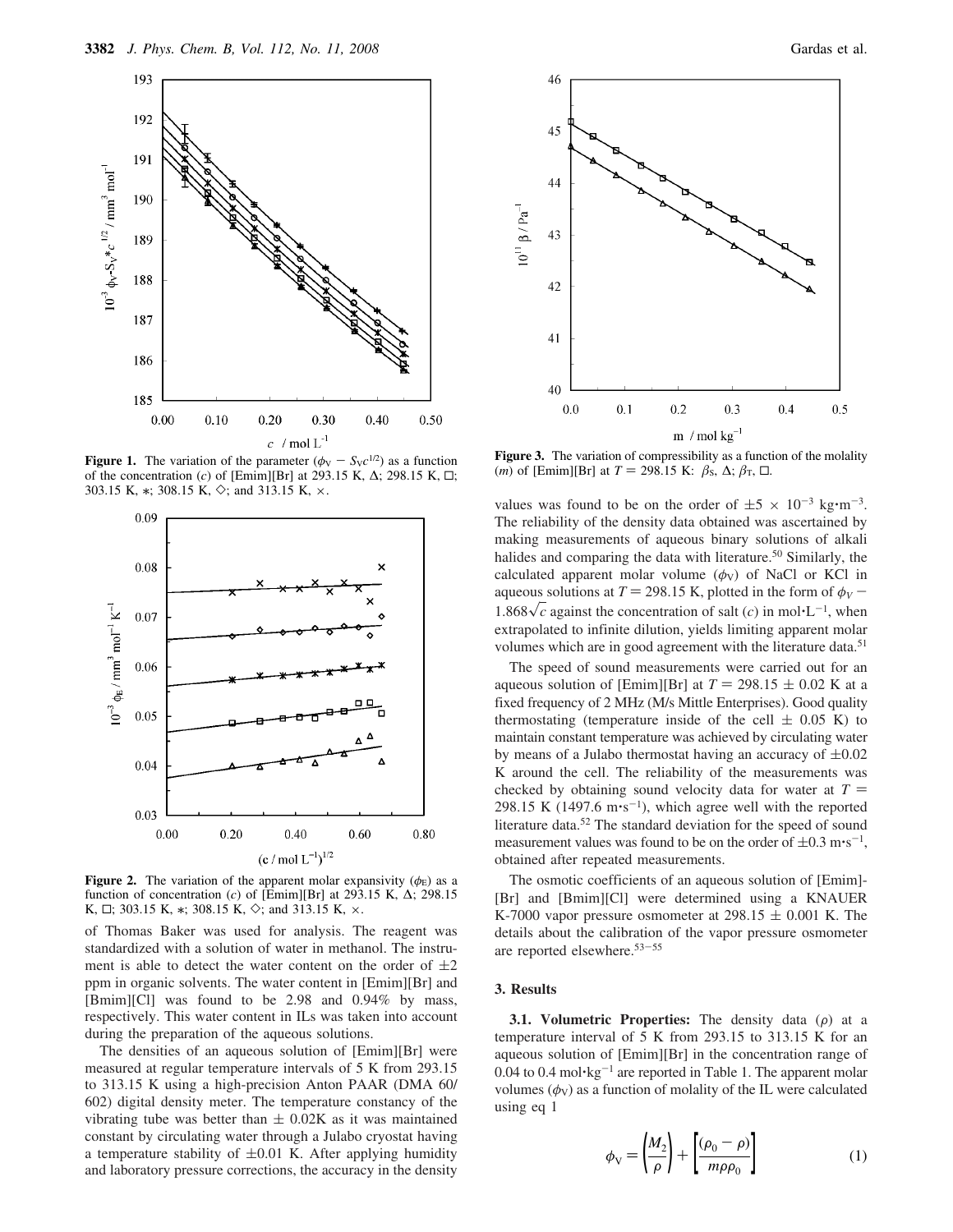**TABLE 2: Speed of Sound, Compressibilities, and Internal Pressure Data for Aqueous Solutions of [Emim][Br] at**  $T = 298.15$ **K**

| m<br>/mol·kg <sup>-1</sup> | u<br>$/m \cdot s^{-1}$ | $10^{11}\beta_{\rm S}$<br>$/Pa^{-1}$ | $10^{11}\beta_T$<br>$/Pa^{-1}$ | $\phi_{Ks}$<br>/mm <sup>3</sup> $\cdot$ MPa <sup>-1</sup> $\cdot$ mol <sup>-1</sup> | $\phi_{K_{\text{T}}}$<br>/mm <sup>3</sup> $\cdot$ MPa <sup>-1</sup> $\cdot$ mol <sup>-1</sup> | $10^{-5}P_i$<br>/Pa |
|----------------------------|------------------------|--------------------------------------|--------------------------------|-------------------------------------------------------------------------------------|-----------------------------------------------------------------------------------------------|---------------------|
| 0.00000                    | 1497.6                 | 44.72                                | 45.19                          |                                                                                     |                                                                                               | 1716                |
| 0.04154                    | 1500.6                 | 44.44                                | 44.90                          | $-6.1 \pm 4.3$                                                                      | $-7.4 \pm 4.9$                                                                                | 1714                |
| 0.08422                    | 1503.7                 | 44.16                                | 44.63                          | $-6.1 \pm 2.1$                                                                      | $-5.6 \pm 2.4$                                                                                | 1740                |
| 0.13082                    | 1506.9                 | 43.86                                | 44.34                          | $-6.1 \pm 1.4$                                                                      | $-4.7 \pm 1.6$                                                                                | 1774                |
| 0.17084                    | 1509.6                 | 43.61                                | 44.10                          | $-5.8 \pm 1.0$                                                                      | $-4.2 + 1.2$                                                                                  | 1796                |
| 0.21279                    | 1512.5                 | 43.34                                | 43.83                          | $-5.8 \pm 0.8$                                                                      | $-4.5 \pm 1.0$                                                                                | 1804                |
| 0.25638                    | 1515.7                 | 43.07                                | 43.58                          | $-5.9 \pm 0.7$                                                                      | $-3.7 + 0.8$                                                                                  | 1864                |
| 0.30323                    | 1518.7                 | 42.79                                | 43.31                          | $-5.5 \pm 0.6$                                                                      | $-3.4 \pm 0.7$                                                                                | 1887                |
| 0.35442                    | 1522.1                 | 42.49                                | 43.04                          | $-5.2 \pm 0.5$                                                                      | $-2.3 \pm 0.6$                                                                                | 1962                |
| 0.39772                    | 1525.2                 | 42.23                                | 42.78                          | $-5.4 \pm 0.4$                                                                      | $-2.6 \pm 0.5$                                                                                | 1983                |
| 0.44346                    | 1528.1                 | 41.96                                | 42.47                          | $-5.6 \pm 0.4$                                                                      | $-4.1 \pm 0.5$                                                                                | 1921                |

**TABLE 3: Limiting Volume and Compressibility Properties for Aqueous Solutions of [Emim][Br]**

| T<br>/K                                        | $10^{-3} \cdot \phi_{V}^{0}$<br>/mm <sup>3</sup> ·mol <sup>-1</sup>                         | $10^{-3}B_{V}$<br>/mm <sup>6</sup> ·mol <sup>-2</sup>    | $10^6 \phi_{\scriptscriptstyle \mathrm{E}}^0$<br>$/m^3$ ·mol <sup>-1</sup> ·K <sup>-1</sup>           | $S_{\rm E}$                                    | $\phi_{\rm K_S}^0/{\rm mm}^3$ • ${\rm MPa}^{-1}$ •mol $^{-1}$ | $10^{-3} S_{K_S} / \text{mm}^{9/2}$<br>$MPa^{-1}$ ·mol <sup>-3/2</sup> | $\phi_{K_{\tau}}^0$ /mm <sup>3</sup> ·<br>$MPa^{-1}$ ·mol <sup>-1</sup> | $10^{-3}S_{K_T}$ /mm <sup>9/2</sup> •<br>$MPa^{-1}$ ·mol <sup>-3/2</sup> |
|------------------------------------------------|---------------------------------------------------------------------------------------------|----------------------------------------------------------|-------------------------------------------------------------------------------------------------------|------------------------------------------------|---------------------------------------------------------------|------------------------------------------------------------------------|-------------------------------------------------------------------------|--------------------------------------------------------------------------|
| 293.15<br>298.15<br>303.15<br>308.15<br>313.15 | $190.9 \pm 1.2$<br>$191.1 \pm 1.2$<br>$191.4 \pm 1.2$<br>$191.7 \pm 1.2$<br>$192.0 \pm 1.2$ | $-11.68$<br>$-11.77$<br>$-11.80$<br>$-11.92$<br>$-12.02$ | $0.038 \pm 0.002$<br>$0.047 \pm 0.002$<br>$0.056 \pm 0.002$<br>$0.066 \pm 0.002$<br>$0.075 \pm 0.002$ | 0.0095<br>0.0078<br>0.0060<br>0.0043<br>0.0025 | $-6.6 \pm 6.9$                                                |                                                                        | $-8.2 \pm 7.6$                                                          | 8.5                                                                      |

where  $M_2$  is the molar mass of the IL in kg·mol<sup>-1</sup>, *m* is the molality in mol·kg<sup>-1</sup>, while  $\rho_0$  and  $\rho$  represent the density values for water and solution, respectively. The errors in  $\phi_V$  were obtained using the method of propagation of errors and found to have a maximum value of  $\pm 0.23 \times 10^3$  mm<sup>3</sup>·mol<sup>-1</sup> at the lowest concentration studied. The data of  $\phi_V$  at different temperatures for aqueous solutions of [Emim][Br] are reported in Table 1. The  $\phi_V$  data can also be expressed as

$$
\phi_{\rm V} = \phi_{\rm V}^0 + S_{\rm V} \sqrt{c} + B_{\rm V} c \tag{2}
$$

where  $S_V$  is the Debye-Hückel limiting slope ( $S_V$  values for aqueous solutions of 1:1 electrolytes at different temperatures were taken from the literature<sup>55</sup>) and  $B_V$  is the deviation parameter. The molality data were converted to molarity for use in eq 2. The smooth extrapolations of the  $(\phi_V - S_V \sqrt{c})$ data to infinitely dilute solutions enabled us to obtain the limiting apparent molar volume  $(\phi_V^0)$  of [Emim][Br], as shown in Figure 1.  $B_V$  values for aqueous solutions of [Emim][Br] are reported in Table 3. The data of  $\phi_V$  were further used to calculate the partial molar volumes of the solute  $(\bar{V}_2)$  and solvent  $(\bar{V}_1)$ using standard equations<sup>57</sup> and are reported in Table 1.

The isobaric expansivity  $\alpha = -(1/\rho)(d\rho/dT)$  data were obtained from different temperature density data for aqueous solutions of [Emim][Br]. The accuracy in the  $\alpha$  data is on the order of  $\pm 5 \times 10^{-6}$  K<sup>-1</sup>. The apparent molar expansivity ( $\phi_{\rm E}$ ) for aqueous solutions of [Emim][Br] as a function of concentration were calculated using the standard equation<sup>58</sup> given below

$$
\phi_{\rm E} = \left(\frac{M_2 \alpha}{\rho}\right) + \left[\frac{(\alpha \rho_0 - \alpha_0 \rho)}{m \rho \rho_0}\right] \tag{3}
$$

The errors in the apparent molar expansivity were calculated using the method of propagation of errors and were found to be  $\pm 0.001 \times 10^{-6}$  m<sup>3</sup>·mol<sup>-1</sup>·K<sup>-1</sup>. The smooth extrapolations of the  $\phi$ <sub>E</sub> data to infinitely dilute solutions enabled us to obtain the limiting apparent molar expansivity ( $\phi_{\rm E}^0$ ) of [Emim][Br], as shown in Figure 2.

**3.2. Acoustic Properties:** The speed of sound data (*u*) at *T*  $= 298.15$  K of an aqueous solution of [Emim][Br] in the concentration range of 0.04 to 0.4 mol $\text{kg}^{-1}$  are reported in Table 2. The isentropic compressibility  $(\beta_s)$  of solvents and solutions was obtained using the Laplace equation  $\beta_s = 1/(u^2 \rho)$ . The uncertainty in the  $\beta_s$  values was obtained using the method of propagation of errors, and it was found to be on the order of  $\pm 1.3 \times 10^{-13}$  Pa<sup>-1</sup>. The calculations of the isothermal compressibility  $(\beta_T)$  for aqueous solutions of [Emim][Br] were made by using  $\beta$ <sub>S</sub>,  $\alpha$ , and  $C_p$  data and using following expression

$$
\beta_{\rm T} - \beta_{\rm S} = \delta = \alpha^2 T / \sigma = \alpha^2 T / C_{\rm p} \rho \tag{4}
$$

The variation of  $\alpha$  is the main contributing factor in obtaining  $\beta$ <sub>T</sub> from  $\beta$ <sub>S</sub> values.<sup>59</sup> The three parameters  $\delta_0$ ,  $\alpha_0$ , and  $\sigma_0$  for the pure water used are  $0.47 \times 10^{-11}$  Pa<sup>-1</sup>,  $2.57 \times 10^{-4}$  K<sup>-1</sup>, and  $4.1675 \text{ J} \cdot \text{K}^{-1} \cdot \text{cm}^{-3}$ , respectively, at 298.15 K. The  $C_p$  value for the water used for calculations is taken from the literature<sup>59</sup> as 4.1793  $J \cdot K^{-1} \cdot g^{-1}$ , and we assumed that the  $C_p$  value of the solvent remains constant in the studied concentration range. The variations of the  $\beta_s$  and  $\beta_T$  values with the molality of the IL are shown in Figure 3.

The apparent molar isentropic  $(\phi_{K_S})$  or isothermal  $(\phi_{K_T})$ compressibility of aqueous solutions of [Emim][Br] was calculated using eq 5 as

$$
\phi_{\rm K} = \left(\frac{M_2 \beta}{\rho}\right) + \left[\frac{(\beta \rho_{\rm o} - \beta^0 \rho)}{m \rho \rho_0}\right] \tag{5}
$$

where  $\beta^0$  and  $\beta$  represent the compressibility of pure water and solution, respectively. The errors in the  $\phi_{K_S}$  and  $\phi_{K_T}$  values were obtained using the method of propagation of errors, and they were found to be on the order of  $\pm 4$  and  $\pm 5$  mm<sup>3</sup> $\cdot$ MPa<sup>-1</sup> $\cdot$ mol<sup>-1</sup> at the lowest concentration studied.

The variations of  $\phi_{K_S}$  and  $\phi_{K_T}$  for aqueous solutions of [Emim]-[Br] at 298.15 K as a function of IL molarity (*c*) are shown in Figure 4. The apparent molar compressibility can also be expressed as

$$
\phi_{\mathbf{K}} = \phi_{\mathbf{K}}^0 + S_{\mathbf{K}} \sqrt{c} \tag{6}
$$

where  $S_K$  is the experimental limiting slope. The smooth extrapolations of the  $\phi_K$  data to infinitely dilute solutions enabled us to obtain limiting apparent compressibilities  $(\phi_{K}^{0})$ . The  $\phi_{K}^{0}$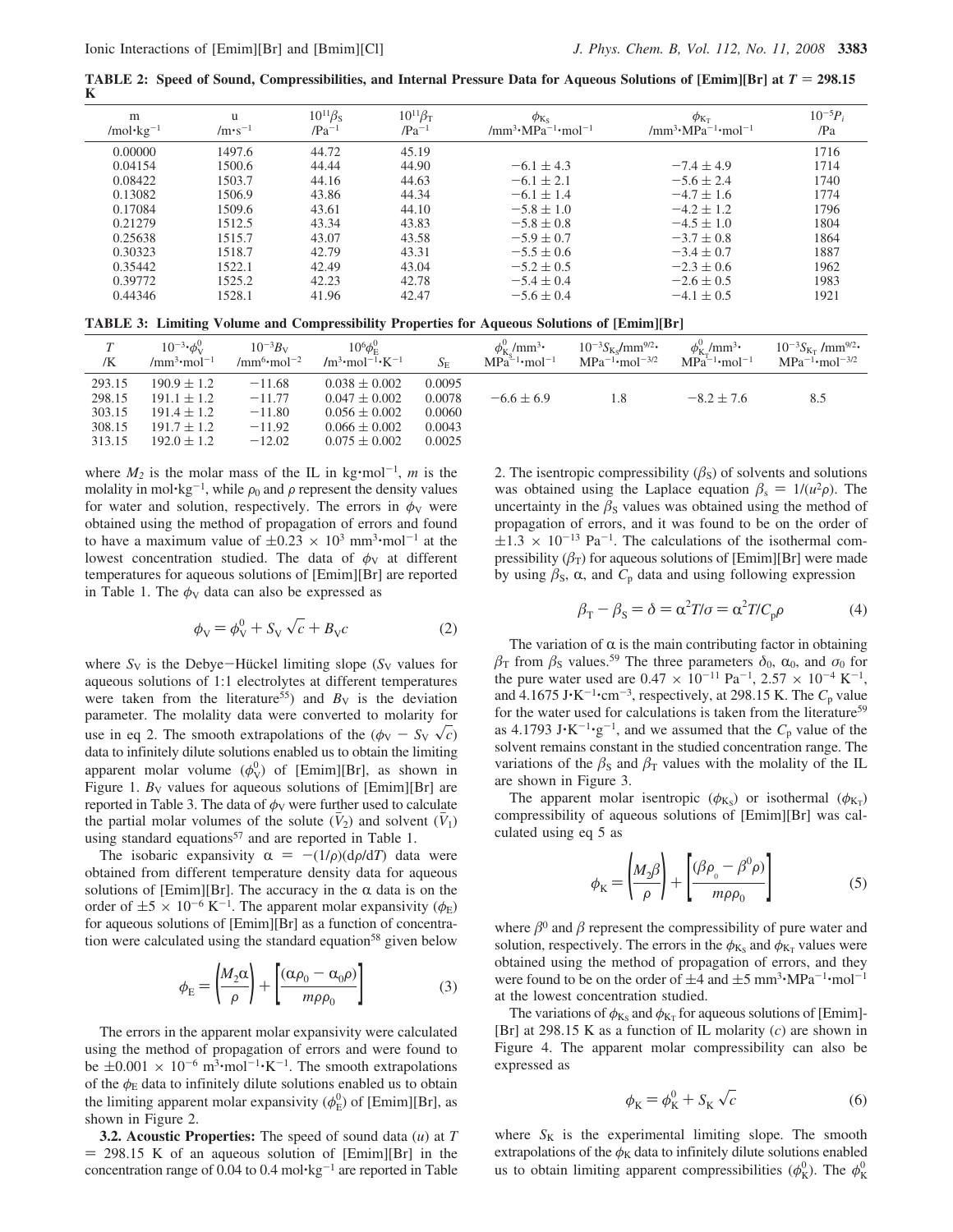

**Figure 4.** The plot of apparent molar compressibility as a function of the square root of the concentration  $(\sqrt{c})$  of [Emim][Br] at *T* = 298.15 K:  $\phi_{K_S}$ , Δ;  $\phi_{K_T}$ , □.



**Figure 5.** The osmotic coefficients  $(\phi)$  of aqueous solutions of [Emim]-[Br] ( $\square$ ) and [Bmim][Cl] ( $\triangle$ ). The dotted line ( $\cdot \cdot \cdot$ ) represents the Debye-Hückel limiting law.

and experimental slope of  $\phi_K$  ( $S_K$  values) for aqueous solutions of [Emim][Br] are reported in Table 3. The errors in the limiting properties are estimated using the method of propagation of errors as reported earlier<sup>49</sup> and are also included in Table 3.

The energy volume coefficient (internal pressure), that is, *P<sup>i</sup>*  $= (dU/dV)$ <sub>T</sub> values at different [Emim][Br] concentrations in water were evaluated using the equation of state

$$
P_i = (dU/dV)_T = T(dS/dV)_T - P = T(\delta P/\delta T)_V - P
$$
 (7)

Assuming *P* (1 atm) is negligible and using  $(\delta P/\delta T)_V = (\alpha/\delta T)$  $\beta$ <sub>T</sub>), the equation of state yields

$$
P_i = (\alpha/\beta_T)T \tag{8}
$$

The estimated error in  $P_i$  values is on the order of  $\pm 25 \times$ 10<sup>5</sup> Pa. The data of  $\beta_s$ ,  $\beta_T$ ,  $\phi_{K_s}$ ,  $\phi_{K_T}$ , and  $P_i$  for aqueous solutions of [Emim][Br] at 298.15 K are reported in Table 2.

**3.3. Osmotic Properties:** The osmotic coefficients (φ) of aqueous solutions of [Emim][Br] and [Bmim][Cl] were determined over the concentration range of 0.01 to  $\sim 0.5$  mol $\text{kg}^{-1}$ at 298.15 K and are shown in Figure 5. The water activities



**Figure 6.** The mean molal activity coefficient of  $[Emim][Br]$  ( $\Delta$ ) and [Bmim][Cl]  $(\diamond)$  in aqueous solutions at 298.15 K. The mean molal activity coefficient of IL calculated using the Debye-Hückel limiting law is shown by the dotted line  $(··)$ , whereas those calculated using the Pitzer model are shown by the dashed line (- - -).

 $(a<sub>w</sub>)$  were calculated from the experimental osmotic coefficient data by making use of the following expression

$$
\ln a_{\rm w} = -\phi \left(\frac{x_2}{x_1}\right) \tag{9}
$$

where  $x_1$  and  $x_2$  are the mole fractions of solvent and solute, respectively. The data of the water activities were used to obtain activity coefficients  $(\gamma_1)$  of water in aqueous solutions of ILs. The mean molal activity coefficients of ILs ( $\gamma_{\pm}$ ) have been calculated using following equation

$$
\ln \gamma_{\pm} = (\phi - 1) + 2 \int_0^{\sqrt{m}} (\phi - 1) d \ln \sqrt{m}
$$
 (10)

The osmotic coefficient  $(\phi)$  can be expressed as

$$
\phi = 1 - \frac{2.303}{3} A_{\gamma} \sqrt{m} + \sum_{i=2}^{n} A_{i} m^{i/2}
$$
 (11)

where  $A_{\gamma}$  is the Debye-Hückel limiting slope for aqueous solutions, and its value is  $0.5115$  at 298.15 K; the coefficients *A<sup>i</sup>* can be obtained by the method of least-squares. The equation for ln  $\gamma_{\pm}$  takes the form, after solving the integral, of

$$
\ln \gamma_{\pm} = -2.303 A_{\gamma} \sqrt{m} + \sum_{i=2}^{n} \left(\frac{i+2}{i}\right) A_{i} m^{i/2} \qquad (12)
$$

The dependence of the mean molal activity coefficient on the IL concentration is shown in Figure 6 for aqueous solutions of [Emim][Br] and [Bmim][Cl]. The activity coefficient data, which have been converted to the mole fraction scale, have been used to estimate the excess Gibbs free-energy change (∆*G*<sup>E</sup> ) by using the expression  $\Delta G^E = vRT \sum x_i \ln \gamma_i$ , where  $x_i$  is the mole fraction of component *i* and  $\gamma_i$  is the corresponding activity coefficient. Taking into account the hydration effect, the mean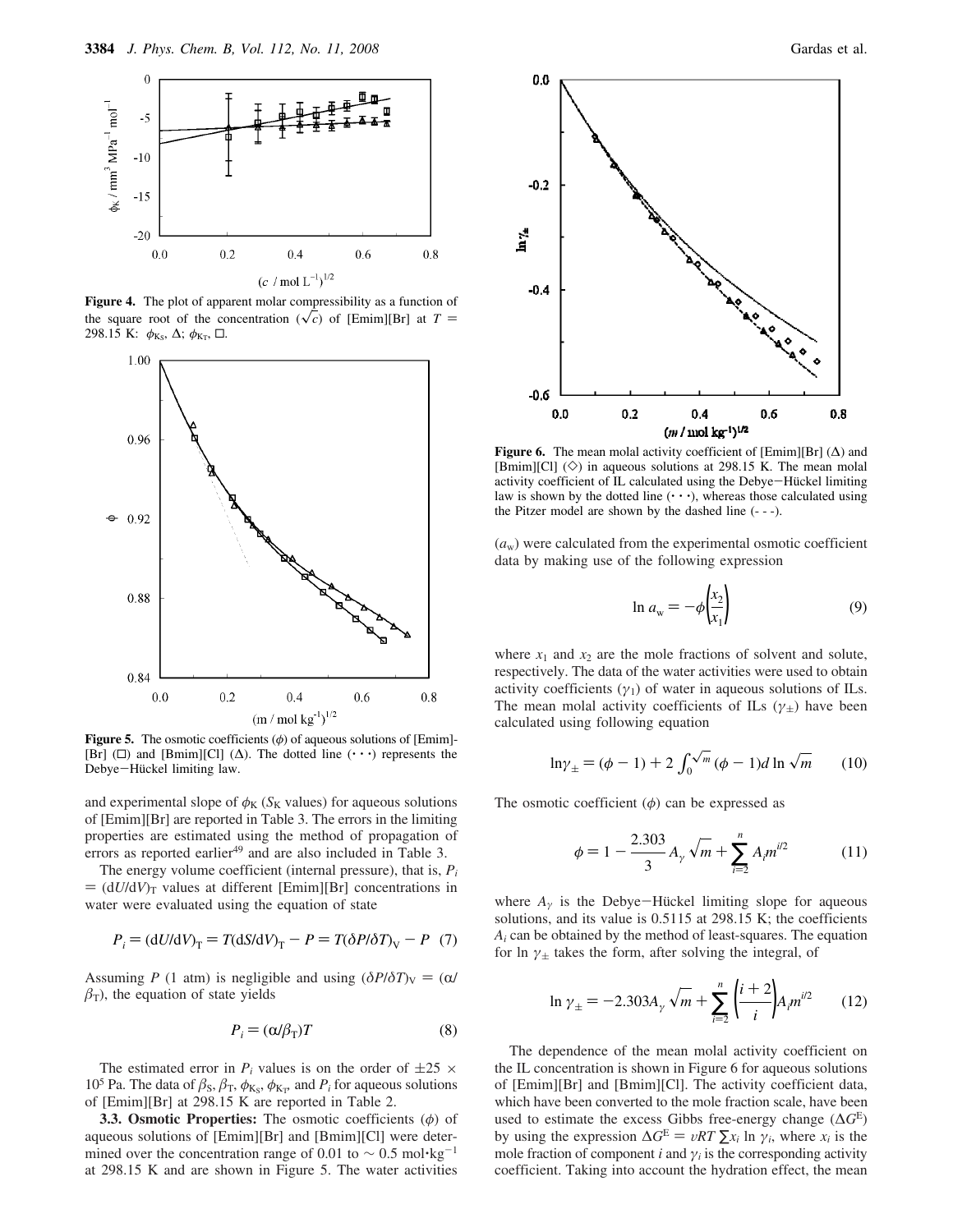**TABLE 4: Osmotic Coefficient, Water Activity, Activity Coefficient, and Excess Gibbs Free-Energy Data for Aqueous Solutions of [Emim][Br] and [Bmim][Cl] at 298.15 K***a*

| m                     |         |             |            |                | $\Delta G^{\rm E}$  |  |  |  |  |
|-----------------------|---------|-------------|------------|----------------|---------------------|--|--|--|--|
| /mol·kg <sup>-1</sup> | $\phi$  | $a_{\rm w}$ | $\gamma_1$ | $\gamma_{\pm}$ | $/J \cdot mol^{-1}$ |  |  |  |  |
| [Emim][Br]            |         |             |            |                |                     |  |  |  |  |
| 0.01059               | 0.96083 | 0.99963     | 1.00001    | 0.89345        | $-0.14$             |  |  |  |  |
| 0.02296               | 0.94545 | 0.99922     | 1.00004    | 0.85154        | $-0.44$             |  |  |  |  |
| 0.04640               | 0.93082 | 0.99845     | 1.00011    | 0.80317        | $-1.25$             |  |  |  |  |
| 0.06833               | 0.91986 | 0.99774     | 1.00019    | 0.77236        | $-2.18$             |  |  |  |  |
| 0.08885               | 0.91258 | 0.99708     | 1.00027    | 0.74987        | $-3.20$             |  |  |  |  |
| 0.13660               | 0.90033 | 0.99558     | 1.00048    | 0.71067        | $-5.93$             |  |  |  |  |
| 0.18577               | 0.89094 | 0.99405     | 1.00071    | 0.68115        | $-9.17$             |  |  |  |  |
| 0.23525               | 0.88315 | 0.99254     | 1.00096    | 0.65780        | $-12.74$            |  |  |  |  |
| 0.28420               | 0.87646 | 0.99107     | 1.00121    | 0.63878        | $-16.57$            |  |  |  |  |
| 0.33893               | 0.86979 | 0.98943     | 1.00152    | 0.62081        | $-21.09$            |  |  |  |  |
| 0.39109               | 0.86403 | 0.98790     | 1.00182    | 0.60603        | $-25.61$            |  |  |  |  |
| 0.44224               | 0.85881 | 0.98641     | 1.00213    | 0.59320        | $-30.24$            |  |  |  |  |
| [Bmim][Cl]            |         |             |            |                |                     |  |  |  |  |
| 0.00971               | 0.96757 | 0.99966     | 1.00001    | 0.89790        | $-0.13$             |  |  |  |  |
| 0.02372               | 0.94340 | 0.99919     | 1.00005    | 0.85059        | $-0.45$             |  |  |  |  |
| 0.04853               | 0.92702 | 0.99838     | 1.00013    | 0.80176        | $-1.29$             |  |  |  |  |
| 0.07628               | 0.91697 | 0.99748     | 1.00022    | 0.76606        | $-2.51$             |  |  |  |  |
| 0.10388               | 0.90993 | 0.99660     | 1.00033    | 0.73980        | $-3.94$             |  |  |  |  |
| 0.15469               | 0.90032 | 0.99499     | 1.00054    | 0.70419        | $-6.97$             |  |  |  |  |
| 0.20410               | 0.89309 | 0.99345     | 1.00076    | 0.67855        | $-10.30$            |  |  |  |  |
| 0.26034               | 0.88626 | 0.99172     | 1.00102    | 0.65566        | $-14.42$            |  |  |  |  |
| 0.31333               | 0.88068 | 0.99011     | 1.00128    | 0.63808        | $-18.57$            |  |  |  |  |
| 0.36829               | 0.87551 | 0.98845     | 1.00157    | 0.62265        | $-23.10$            |  |  |  |  |
| 0.42655               | 0.87054 | 0.98671     | 1.00187    | 0.60855        | $-28.13$            |  |  |  |  |
| 0.48376               | 0.86605 | 0.98502     | 1.00219    | 0.59638        | $-33.25$            |  |  |  |  |
| 0.54126               | 0.86185 | 0.98333     | 1.00251    | 0.58541        | $-38.59$            |  |  |  |  |

*<sup>a</sup>* Note: Subscripts 1 and 2 correspond to solute and solvent, respectively.

molal activity coefficient of electrolytes in aqueous solutions can be expressed  $as^{57,60}$ 

$$
\ln \gamma_{\pm} = -\frac{A_{\gamma} \sqrt{m}}{1 + 0.3286a \sqrt{I}} - \frac{h}{\nu} \log a_{\rm w} - \log[1 - 0.018(h - \nu)m] \tag{13}
$$

Here, *a* is the distance of the closest approach of oppositely charged ions, and *h* is the hydration number of the electrolyte. The data of  $\phi$ ,  $a_w$ ,  $\gamma_1$ ,  $\gamma_{\pm}$ , and  $\Delta G^{\rm E}$  for aqueous solutions of [Emim][Br] and [Bmim][Cl] are reported in Table 4.

Recently, we reported an analysis of activity and heat data to obtain the partial molar entropies for aqueous solutions of model compounds such as 18-crown-6, 15-crown-5, and  $\alpha$ cyclodextrin at 298.15 K. $61-63$  Similar methodology is being used here to obtain the partial molar entropies of the solute and solvent for aqueous solutions of [Bmim][Cl] at 298.15 K for which the literature enthalpy data $64$  and the Gibbs free-energy data obtained from activities are processed in the following way. The relative apparent molar enthalpy  $\phi_L$  at different concentrations of [Bmim][Cl] were taken from the literature and utilized further to obtain the heat of mixing per mole of solution ( $\Delta H_{\text{mix}}$ ) using the equation $65$ 

$$
\frac{\Delta H_{\text{mix}}}{n_1 + n_2} = x_2(\phi_L - L_2)
$$
\n(14)

where  $n_1$  and  $n_2$  are the number of moles of solvent (55.51) and of [Bmim][Cl], respectively, while  $L_2$  is relative partial molar heat content of pure solute, which is the molar solution enthalpy at infinite dilution but with opposite sign  $(L_2)$  is taken from the literature as  $-16030$  J mol<sup>-1</sup> at 298.15 K, or it can



Figure 7. The mixing thermodynamic properties for aqueous solutions of [Bmim][Cl] at 298.15 K.



**Figure 8.** The excess thermodynamic properties for aqueous solutions of [Bmim][Cl] at 298.15 K.

also be obtained by plotting data of  $L_2$ , that is, the relative partial molar heat content of the solute, against  $n_1/n_2$  and the appropriate extrapolation to the zero value of  $n_1/n_2$ ). The  $x_2$  is the mole fraction of [Bmim][Cl]. The data of ∆*H*mix and ∆*G*mix were combined to obtain *T*∆*S*mix values at different concentrations using

$$
\Delta G_{\text{mix}} = \Delta H_{\text{mix}} - T\Delta S_{\text{mix}} \tag{15}
$$

The variations of the ∆*H*mix, ∆*G*mix, and *T*∆*S*mix values with the mole fractions of [Bmim][Cl] are shown in Figure 7. Similarly, the excess entropy values at different [Bmim][Cl] concentrations were evaluated, and their variations with the mole fractions of [Bmim][Cl] are shown in Figure 8. The relative partial molar heat content of the solvent  $(L_1)$  and [Bmim][Cl]  $(\bar{L}_2)$  values were determined using the following equations<sup>65</sup>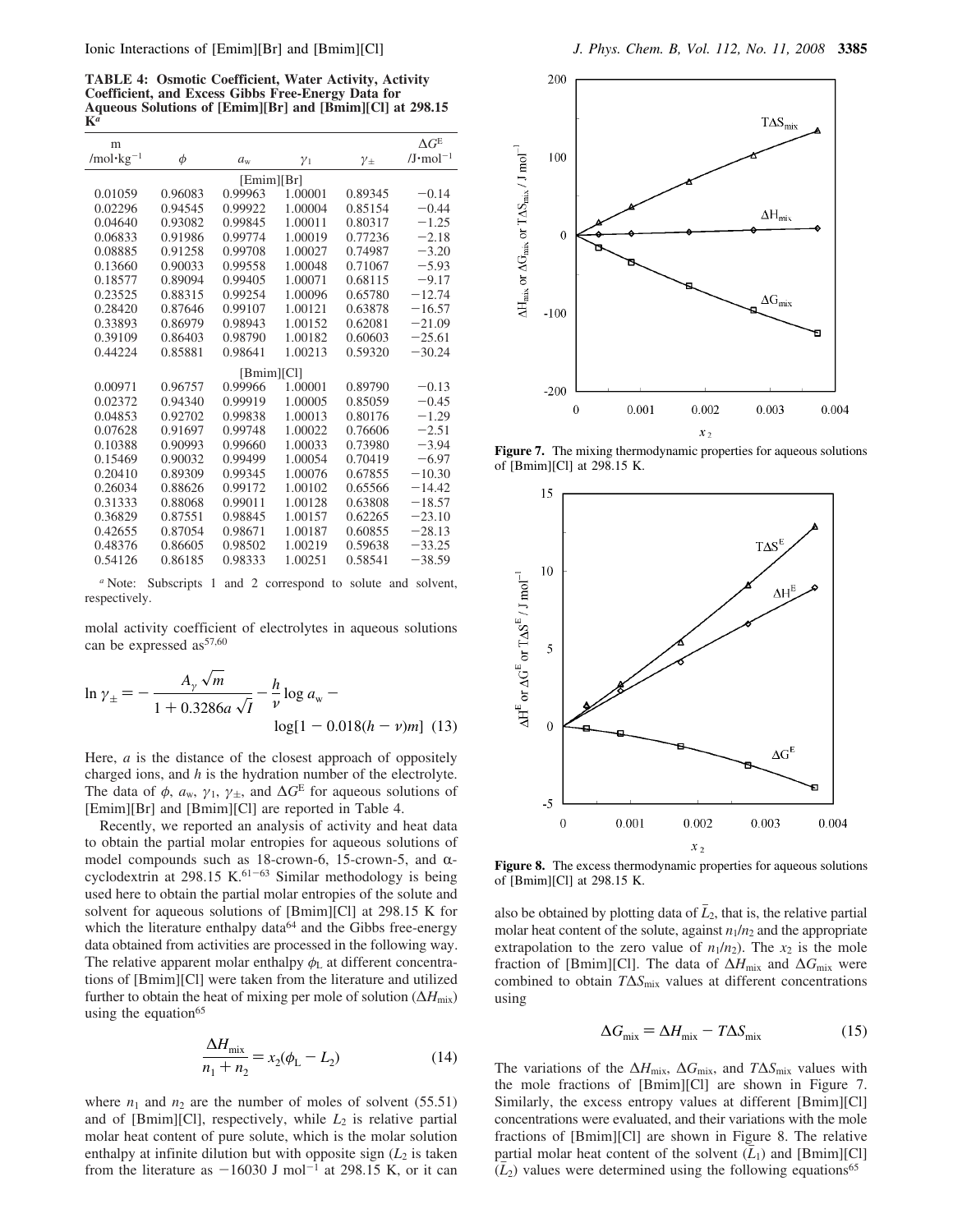$$
\bar{L}_1 = -\frac{m^{3/2}}{55.51\nu} \left(\frac{\partial \phi_L}{\partial m^{1/2}}\right)_{\mathrm{T, P, n_1}} \tag{16}
$$

$$
\bar{L}_2 = \phi_{\rm L} + \frac{m^{1/2}}{\nu} \left( \frac{\partial \phi_{\rm L}}{\partial m^{1/2}} \right)_{\rm T,P,n_1}
$$
(17)

where  $\nu$  is the number of ions produced upon dissociation of the electrolyte.

Since the partial molar enthalpies of the solvent water and [Bmim][Cl] are available, the calculations of the partial molar entropies of the solvent  $(\bar{S}_1 - S_1^0)$  and solute  $(\bar{S}_2 - S_2^0)$  have been made using the relations $65-67$ 

$$
(\bar{S}_1 - S_1^0) = \frac{L_1}{T} - R \ln a_1 \tag{18}
$$

$$
(\bar{S}_2 - S_2^0) = \frac{(\bar{L}_2 - L_2)}{T} - \nu R \ln a_2 \tag{19}
$$

where  $S_1^0$  is molar entropy of pure liquid water and  $S_2^0$  is molar entropy of solute in a hypothetical ideal solution of unit mole fraction. The excess partial molar entropies of the solvent  $(\bar{S}_1)$  $-S_1^0$ <sup>E</sup> and solute  $(\bar{S}_2 - S_2^0)^E$  were further evaluated using the following equations $65-67$ 

$$
(\bar{S}_1 - S_1^0)^E = \frac{\bar{L}_1}{T} - R \ln \gamma_1
$$
 (20)

$$
(\bar{S}_2 - S_2^0)^E = \frac{(\bar{L}_2 - L_2)}{T} - \nu R \ln \gamma_2
$$
 (21)

The values of the parameters (calculated and evaluated)  $\phi_L$ ,  $L_1$ ,  $\bar{L}_2$ ,  $\Delta H_{\text{mix}}$ ,  $\Delta G_{\text{mix}}$ ,  $T\Delta S_{\text{mix}}$ ,  $\Delta H^{\text{E}}$ ,  $T\Delta S^{\text{E}}$ ,  $(\bar{S}_1 - S_1^0)^{\text{E}}$ , and  $(\bar{S}_2 S_2^0$ <sup>E</sup> are collected in Table 5 for the studied concentrations of [Bmim][Cl] in water at 298.15 K. Since the heat data are not available for aqueous solutions of [Emim][Br], we are unable to obtain the changes in entropies for this system.

#### **4. Discussion**

**4.1. Volumetric Analysis:** It is observed in Table 1 and Figure 1 that the apparent molar volume ( $\phi$ <sub>V</sub>) of the [Emim]-[Br] in aqueous solutions decreases with concentration increase for all of the studied temperatures. This is unlike what is observed for aqueous solutions of alkali halides but similar to that for aqueous solutions of tetraalkylammonium salts.<sup>68</sup> We expect that  $\phi_V$  will go through a minimum at higher concentrations of [Emim][Br]. The values of the limiting apparent molar volume  $(\phi_V^0)$  appear to increase linearly with temperature. Similarly, the  $B_V$  parameter (showing deviation from the Debye-Hückel limiting law for volumes) is little effected by changes in the temperature in the studied temperature range. We note in Figure 2 that the apparent molar expansivity  $(\phi_F)$ behavior for the [Emim][Br] is similar to aqueous solutions of alkali halides since its variation with concentration is linear with a small positive slope and the limiting apparent molar expansivity ( $\phi_{\rm E}^0$ ) values are small. It has been suggested by Millero<sup>69</sup> and Herrington and Taylor<sup>70</sup> that aqueous solutions of sodium tetraphenylboron exhibit volumetric properties similar to those of tetraalkylammonium salts in its ion-ion interactions and behave like sodium chloride in dilute concentrations due to ionwater interactions. The aqueous solutions of [Emim][Br] studied here also show both Coulombic interactions as well as hydrophobic hydration effects.

**4.2. Acoustic Properties:** The examination of Table 3 and Figure 3 shows that the isothermal and isentropic compressibility for aqueous solutions of [Emim][Br] decreases with an increase in concentration as expected for electrolytic solutions. The apparent compressibility values for [Emim][Br] in aqueous solutions are negative and increase with concentration like simple alkali halides. However, the limiting apparent molar compressibility values are small and negative, similar in magnitude to those of tetraalkylammonium salts. Mathieson and Conway<sup>71</sup> have interpreted their compressibility measurements for aqueous solutions of tetraalkylammonium salts on the basis of the Frank and Wen model.<sup>18</sup> They observed that ionic compressibility decreases with increasing ionic volume and that the structure of the solvent around this ion is less compressible than the bulk solvent. Additionally, the intrinsic compressibility of the bulk  $[Emim]^{+}$  ion may also become important and give positive contribution to  $\phi_K^0$  values. It can be said that the studied aqueous solutions of [Emim][Br] indicate a similarity with normal 1:1 electrolytes as far as the temperature effect is concerned, whereas the behavior is similar to water structure enforcing ions if pressure effects are examined.

There are many attempts to understand ion-solvent interactions in the literature. The utility of partial molal volumes of electrolytes and the ionic vibrational potential has been used to estimate ionic volumes. Noyes<sup>72</sup> assumes that when an ion is sufficiently large, the  $\bar{V}_{\text{elect}}^0$  can be calculated from the Drude-Nernst $61$  equation

$$
V_{\text{electr}}^0 = \frac{Z^2 e^2}{2rD} \left(\frac{\partial \ln D}{\partial P}\right)_T = -\frac{BZ^2}{r}
$$
 (22)

where  $B = 4.175$  cm<sup>3</sup> $\cdot$ mol<sup>-1</sup> $\cdot$ Å<sup>-1</sup> at 298.15 K. Noyes describes a method using the above approach to estimate partial molar volumes of  $H^+$  ions. Millero<sup>74</sup> suggested that partial molar volume of an ion at infinite dilution,  $\bar{V}_{\text{ion}}^0$ , can be attributed to the following components

$$
\bar{V}_{\text{ion}}^0 = \bar{V}_{\text{cryst}}^0 + \bar{V}_{\text{electr}}^0 + \bar{V}_{\text{disord}}^0 + \bar{V}_{\text{caged}}^0 \tag{23}
$$

This separation is based upon the hydration model used by Gurney,<sup>21</sup> Frank and Wen,<sup>18</sup> and Eigen and Wicke<sup>75</sup> to describe the thermodynamic properties of aqueous solutions.

It is felt that the Gibson relation based on Tait's equation of state yields the excess partial volume of the electrolyte as<sup>57,76</sup>

$$
\bar{V} - V_{\text{cryst}} = -\frac{100C}{B + P_i + P} \frac{d(B + P_i)}{dm}
$$
 (24)

where  $(\bar{V} - V_{\text{cryst}})$  is, therefore, the change in the volume of mixing of the pure electrolyte liquid and water. In the limit of infinite dilution, eq 24 becomes

$$
\bar{V}^0 - V_{\text{cryst}} = -\frac{\beta}{d_0} \lim_{m \to 0} \frac{\mathrm{d}(B + P_i)}{\mathrm{d}m} \tag{25}
$$

Mukerjee<sup>76</sup> has used this approach successfully to estimate electrostriction and intrinsic volumes for electrolytes. The value of the excess volume ( $\bar{V}^0 - V_{\text{cryst}}$ ) comes out to be  $-10.56$  cm<sup>3</sup> mol<sup>-1</sup>. We have calculated the  $V_{\text{cryst}}$  value of 201.7 cm<sup>3</sup> mol<sup>-1</sup> from the limiting partial molar volume data and the excess volume ( $\bar{V}^0 - V_{\text{cryst}}$ ) by making use of eq 25. The small volume changes can be attributed to the  $(\bar{V}_{\text{disord}}^0 + \bar{V}_{\text{caged}}^0)$  structural interactions in water. In other words, the volume changes due to Coulombic interactions are small.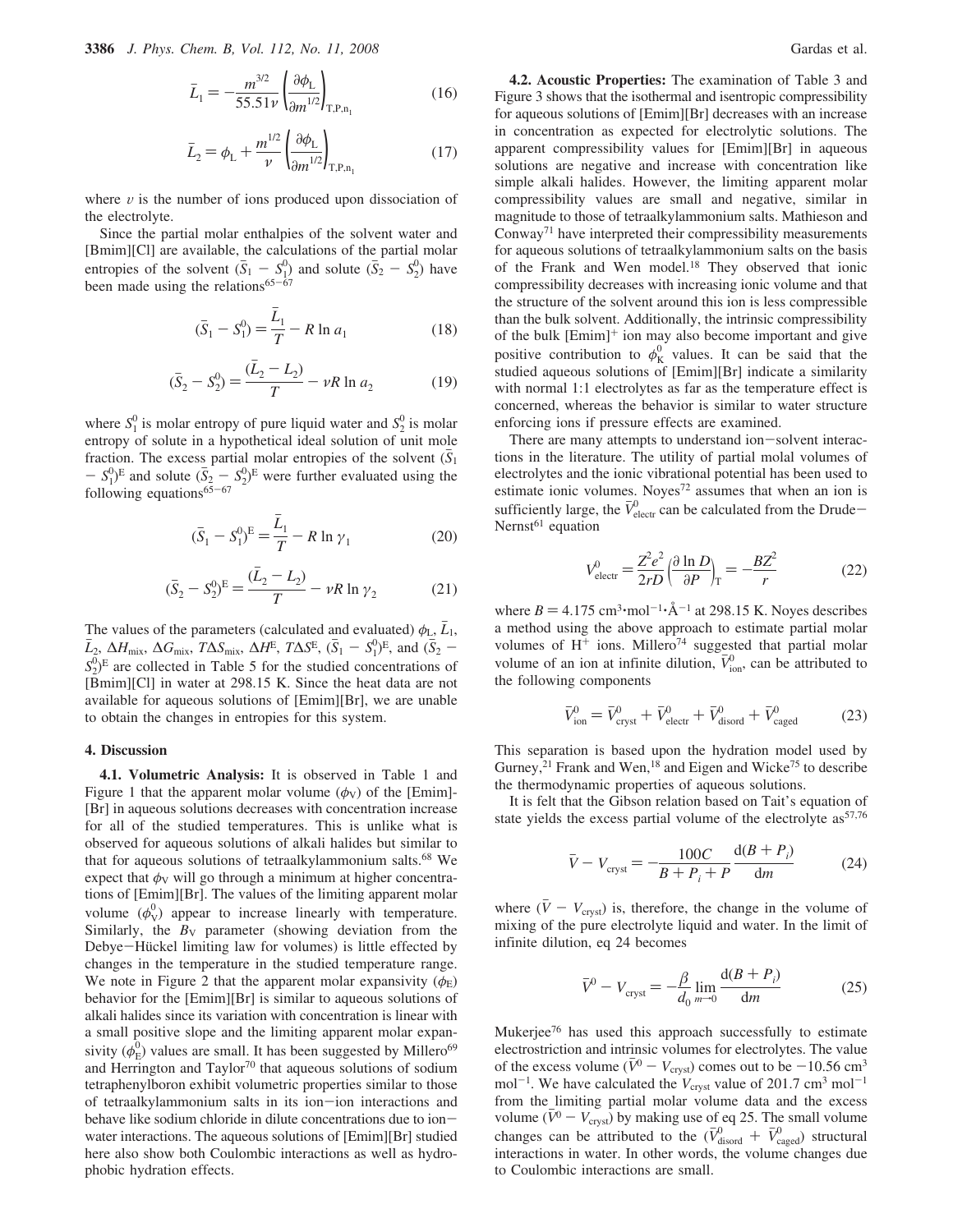**TABLE 5: Thermodynamic Data for Aqueous Solutions of [Bmim][Cl] at 298.15 K***<sup>a</sup>*

| m<br>/mol·kg <sup>-1</sup> | $(\Delta H_{\rm mix}$ or $H^{\rm E})^b$<br>/J·mol $^{-1}$ | $\Delta H_{\rm mix}$ or $H^{\rm E}$<br>/J•mol $^{-1}$ | $\phi_{\rm L}$<br>/J•mol $^{-1}$ | $(T\Delta S)^{E}$<br>/J•mol <sup>-1</sup> •K <sup>-1</sup> | $\Delta G_\mathrm{mix}$<br>$/J \cdot mol^{-1}$ | $T\Delta S_{\text{mix}}$<br>/J·mol <sup>-1</sup> | $(S_1 - S_1^0)^E$<br>$/J \cdot \text{mol}^{-1} \cdot \text{K}^{-1}$ | $(S_2 - S_2^0)^E$<br>/J·mol <sup>-1</sup> ·K <sup>-1</sup> |
|----------------------------|-----------------------------------------------------------|-------------------------------------------------------|----------------------------------|------------------------------------------------------------|------------------------------------------------|--------------------------------------------------|---------------------------------------------------------------------|------------------------------------------------------------|
| 0.00971                    | 7283                                                      |                                                       | $-8747$                          | l.40                                                       | $-15.66$                                       | 16.93                                            | 0.00137                                                             | 17.87                                                      |
| 0.02372                    | 5362                                                      | 2.3                                                   | $-10668$                         | 2.74                                                       | $-34.57$                                       | 36.86                                            | 0.00189                                                             | 15.31                                                      |
| 0.04853                    | 4734                                                      | 4.1                                                   | $-11296$                         | 5.42                                                       | $-64.82$                                       | 68.95                                            | $-0.00070$                                                          | 19.15                                                      |
| 0.07628                    | 4819                                                      | 6.6                                                   | $-11211$                         | 9.12                                                       | $-96.10$                                       | 102.71                                           | $-0.00319$                                                          | 21.56                                                      |
| 0.10388                    | 4793                                                      | 8.9                                                   | $-11237$                         | 12.88                                                      | $-125.55$                                      | 134.49                                           | 0.00190                                                             | 18.60                                                      |

*<sup>a</sup>* Note: The enthalpy, free-energy, and entropy values are reported for per mole of solution. Subscripts 1 and 2 correspond to solute and solvent, respectively *<sup>b</sup>* Values are reported for per mole of solute.

**4.3. Osmotic and Activity Coefficients Data:** It is observed from Figure 5 that osmotic coefficient data follow the Debye-Hückel limiting behavior at low concentrations but shows deviations at higher concentrations for both of the ILs studied. A similar effect is observed in the variation of the mean molal activity coefficient, as shown in Figure 6. When the activity coefficient data are compared with those calculated using the Pitzer model, it is found that the agreement is excellent for [Emim][Br], but for [Bmim][Cl], the experimental values are somewhat higher than those obtained from the Pitzer model; the differences increase with an increase in the concentration for [Bmim][Cl] in the studied concentration range. Thus, it seems that the size of the larger cation is responsible for the increased activity coefficient values in the case of [Bmim][Cl]. It has been shown in the case tetralkylammonium fluoride salts that the mean molal activity coefficient increases with an increase in the size of cation whereas it decreases with an increase in the size of anion on going from fluoride to iodide for tetrapropylammonium salts.<sup>78</sup> Thus, it seems that the simultaneous effect of an increase of the cation and a decrease of the anion sizes for the two ILs studied shows some compensation effect, but still, a small difference is perceived on the activity coefficient values. The mean molal activity coefficient data of aqueous ionic liquids have been fitted using eq 13, and the hydration numbers obtained are 1.76 and 2.30, respectively, for [Emim][Br] and [Bmim][Cl]. The distance of the closest approach for oppositely charged ions is found to be 0.216 and 0.230 nm, respectively, for [Emim][Br] and [Bmim]- [Cl] in aqueous solutions at 298.15 K. The values of the hydration numbers for these ILs are small compared to those of the alkali halides. Upon comparing the hydration numbers of anions, it is observed that the cation does not get hydrated, and its presence reduces the hydration number of anions. This means that the *B* zone in the hydration model of Frank and Wen<sup>18</sup> is more structured than the surface water near the ions, leading to more favored ion-ion interactions. In other words, one can interpret that the imidazolium-based cations exist in aqueous solution having a peripheral hydration similar to that of tetraalkylammonium ions.<sup>79</sup> This is also supported by the observed values of the distance of the closest approach of ions "*a*" for [Bmim][Cl], which matches well with that obtained in the solid phase  $(a = 0.254$  nm for monoclinic structure) from X-ray diffraction studies.<sup>77</sup> There are many explanations offered about the values of *a* in the literature, and they are discussed in detail using the Bjerrum ion pair concept to deal with deviations of activity coefficients exhibited in aqueous salt solutions<sup>57,60</sup>

The ∆*G*<sup>E</sup> values are negative for aqueous solutions of both of the ILs at 298.15 K, indicating the negative deviation from Raoult's law. The data of the Gibbs free-energy change upon mixing (∆*G*mix) are also negative over the studied concentration range, showing that mixing is energetically favorable in both cases. Examining Table 5 and Figure 7, it is observed that the mixing process is entropy-dominated and the contribution from heat changes seems to be very small. This can also be observed through the excess properties, as shown in Figure 8 where the excess entropy contribution is more important and dominates the behavior of this system. The estimated excess partial molal entropies of [Bmim][Cl] in aqueous solutions are positive and remain approximately constant in the studied concentration region, indicating that the ion pair formation is favored over the hydration of ions, which is also in accordance with the observed small hydration number for this salt. Such a behavior is also observed for large tetraalkylammonium halides,<sup>65</sup> where the large entropy effect is in qualitative agreement with the Frank and Wen model,<sup>18</sup> indicating that these ions promote the structure of water. In other words, one can conclude that these ionic liquids behave like tetraalkylammonium halides to a large extent in aqueous solutions.

The relative magnitudes of solute-solute and solute-solvent interactions have been studied for nonelectrolytes contribution in the electrolyte solution using statistical mechanical theories.<sup>80</sup> In dilute solution, if the Debye-Hückel electrostatic contribution is subtracted from a thermodynamic parameter, for example, ln  $\gamma_{\pm}$ , then the remainder is linear in molality as it would be for a nonelectrolyte.<sup>81</sup> The mean molal activity coefficient of the solute  $(\gamma_{\pm})$  in the dilute concentration range can be represented as

$$
\ln \gamma_{\pm} = -\alpha m^{1/2} (1 + bm^{1/2})^{-1} + \varpi m \tag{26}
$$

where  $\alpha = 1.173$  kg<sup>1/2</sup> mol<sup>-1/2</sup> at 25 °C and  $b = 1.0$  kg<sup>1/2</sup> mol<sup>-1/2</sup> and  $\omega$  is the nonelectrolyte solute-solute interaction parameter. According to McMillan and Mayer<sup>82</sup>

$$
\frac{\pi}{kT} = n + B_{22}^* n^2 + B_{222}^* n^3 + \dots \tag{27}
$$

where *n* is the number density of the solute and  $B_{22}^*$  and  $B_{222}^*$ are the osmotic second and third virial coefficient for the solutesolute interaction. The Gibbs free energy of solution can be expressed as a function the mole ratio  $\bar{m}$  (ratio of moles of solute to solvent) using the equation

$$
\frac{G}{N_1 kT} = \frac{\mu_1^0}{kT} + \frac{\mu_2^0}{kT} \bar{m} - \bar{m} + \bar{m} \ln \bar{m} + \frac{1}{2} A_{22} \bar{m}^2 + \frac{1}{3} B_{222} \bar{m}^3 + \dots (28)
$$

where  $N_1$  is the number of moles of solvent,  $k$  is the Boltzmann constant, *T* is the absolute temperature, and  $\mu_1^0$  and  $\mu_2^0$  are the chemical potentials for pure solvent and solute, respectively, whereas  $A_{22}$  and  $B_{222}$  are the pair and triplet interaction terms for solute particles.

Hill<sup>83</sup> has shown that the coefficient  $A_{22}$  in eq 28 is related to the osmotic second virial coefficient  $B_{22}^*$  as

$$
A_{22}v_1^0 = 2B_{22}^{*0} - \bar{v}_2^0 + b_{11}^0
$$
 (29)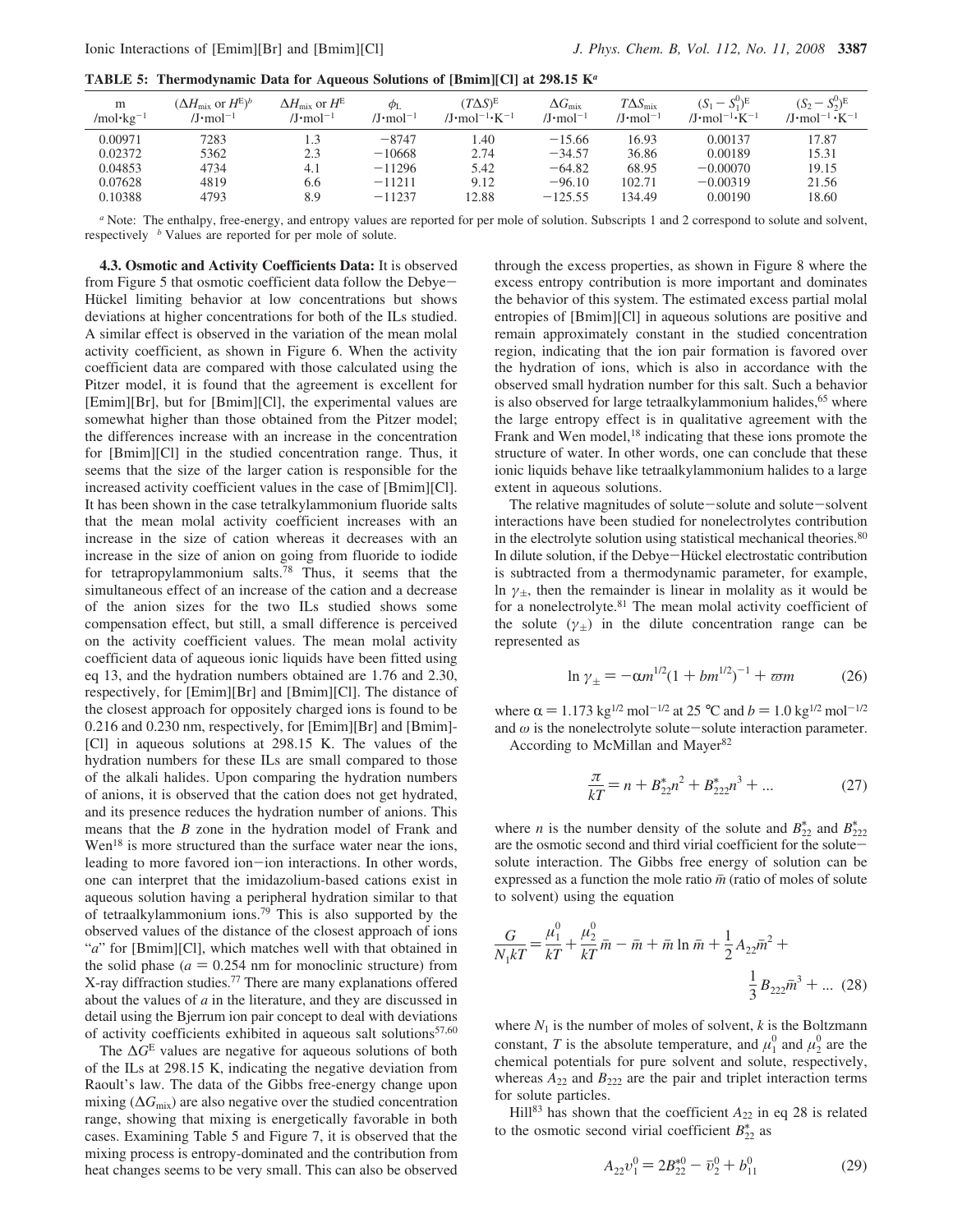where  $v_1^0$  and  $\bar{v}_2^0$  are the molecular volume of the pure solvent and the partial molecular volume of the solute at infinite dilution, respectively, and  $b_{11}^0$  (=  $-B_{11}^{*0}$ ) is the solute-solvent cluster integral.

For a 1:1 electrolyte

$$
2 \ln \gamma_2^* = A_{22} \bar{m} + B_{222} \bar{m}^2 \tag{30}
$$

where  $\gamma_2^*$  is the nonelectrolyte contribution to the solute activity coefficient. From eqs 26 and 30,  $\omega = A_{22}M_1/2$  ( $M_1$  is the molar mass of the solvent in  $kg \text{ mol}^{-1}$ ), and thus, from eq 29 and using the relation  $b_{11}^0 = -v_2^0 + kT\kappa_T$ , where  $\kappa_T$  is the isothermal compressibility coefficient of the pure solvent, one can write

$$
NB_{22}^{*0} = A_{22}V_1^0/2 + \bar{V}_2^0 - RT\kappa_T/2
$$
 (31)

The value for the solute-solute virial coefficient  $(NB_{22}^{*0})$  has been calculated by obtaining the value of ω. The values of *N*  $B_{22}^{*0}$  for [Emim][Br] and [Bmim][Cl] are found to be  $-117.5$ and  $-42.3$  cm<sup>3</sup> mol<sup>-1</sup>, respectively, in aqueous solutions at 298.15 K. For the  $NB_{22}^{*0}$  values, that is, a measure of the solute-solute virial interaction, when examined, it is seen that the value is a large negative in the case of [Emim][Br]. The negative values of  $NB_{22}^{*0}$  can be interpreted in terms of the hydrophobic association of ions. Such a negative value has also been reported for sodium tetraphenylboron.<sup>70</sup> Thus, it can be noted that large negative values of  $NB_{22}^{*0}$  in the case of [Emim]-[Br] may be due to a hydrophobic anion. The overall picture of this thermodynamic analysis reveals that the large hydrophobic cations and anions tend to combine with each other to minimize their interaction with water, as suggested by Diamond.<sup>22</sup>

#### **5. Conclusions**

The analysis of the thermodynamic data on properties concerning volumes, expansivity, and compressibility for aqueous solutions of [Emim][Br] reveals that the concentration dependence can be accounted for in terms of the hydrophobic hydration of ions similar to that of aqueous solutions of tetraalkylammonium salts. The limiting properties however indicate a resemblance with aqueous solutions of simple alkali halides. Further, these studies show a small extent of electrostriction and that the ionic cosphere interactions are dominated by ion-dipole interactions. The osmotic and activity data for the studied ILs in aqueous solutions obey the Debye-Hückel limiting law in the limiting concentration region. The higher concentration data profiles show deviations due to ion-ion interactions and the specific role played by the anions. The observed small hydration numbers for these ILs reveal that the low charge density of cations and the their hydrophobic nature is responsible for the formation of the water-structure-enforced ion pairs, which is further supported by the agreement between the distances of the closest approach of ions in aqueous solutions and in the solid phase. Further, these conclusions are also in accordance with the observed large positive entropies for the [Bmim][Cl] system. The application of the McMillan-Mayer theory of solutions yielded the osmotic second virial coefficients of these ILs due to the nonelectrolyte contribution in the aqueous electrolyte solutions at 298.15 K. The values for the osmotic second virial coefficients are found to be large and negative. The comparatively more negative value in the case of [Emim]- [Br] further shows that the hydrophobic nature or competency of both the cation and anion determines the strength of interactions among them in the presence of water.

**Acknowledgment.** R. L. Gardas acknowledges the financial support from Fundação para a Ciência e a Tecnologia (FCT, Portugal) through his postdoctoral fellowship (SFRH/BPD/ 23246/2005) and also to the authorities of Shivaji University for facilities of experimentation and for hospitality.

#### **References and Notes**

(1) Rogers, R. D.; Seddon, K. R. *Science* **2003**, *302*, 792-793.

(2) Earle, M. J.; Esperança, J. M. S. S.; Gilea, M. A.; Lopes, J. N. C.; Rebelo, L. P. N.; Magee, J. W.; Seddon, K. R.; Widegren, J. A. *Nature* **2006**, *439*, 831-834.

(3) Wilkes, J. S.; Zaworotko, M. J. *Chem. Commun.* **1992**, 965-967. (4) Seddon, K. R.; Stark, A.; Torres, M. J. *Pure Appl. Chem.* **2000**, *72*, 2275-2287.

(5) Fitchett, B. D.; Knepp, T. N.; Conboy, J. C. *J. Electrochem. Soc.* **2004**, *151*, E219-E225.

(6) Pandey, S.; Fletcher, K. A.; Baker, S. N.; Baker, G. A. *Analyst* **2004**, *129*, 569-573.

(7) Widegren, J. A.; Laesecke, A.; Magee, J. W. *Chem. Commun.* **2005**  $1610 - 1612$ .

(8) Chakrabarty, D.; Chakraborty, A.; Seth, D.; Sarkar, N. *J. Phys. Chem. A* **2005**, *109*, 1764-1769.

(9) Gardas, R. L.; Freire, M. G.; Carvalho, P. J.; Marrucho, I. M.; Fonseca, I. M. A.; Ferreira, A. G. M.; Coutinho, J. A. P. *J. Chem. Eng. Data* **2007**, *52*, 80-88.

(10) Freire, M. G.; Carvalho, P. J.; Fernandes, A. M.; Marrucho, I. M.; Queimada, A. J.; Coutinho, J. A. P. *J. Colloid Interface Sci.* **2007**, *314*, 623-630.

(11) Hanke, C. G.; Lynden-Bell, R. M. *J. Phys. Chem. B* **2003**, *107*, 10873-10878.

(12) Huddleston, J. G.; Visser, A. E.; Reichert, W. M.; Willauer, H. D.; Broker, G. A.; Rogers, R. D. *Green Chem.* **2001**, *3*, 156-164.

(13) Najdanovic-Visak, V.; Rebelo, L. P. N.; Ponte, M. N. *Green Chem.* **2005**, *7*, 443-450.

(14) Fu, D. B.; Sun, X. W.; Pu, J. J.; Zhao, S. Q. *J. Chem. Eng. Data* **2006**, *51*, 371-375.

(15) Seddon, K. R. *J. Chem. Technol. Biotechnol.* **1997**, *68*, 351-356.

(16) Conway, B. E. *Annu. Re*V*. Phys. Chem.* **1966**, *17*, 481-528.

(17) Collins, K. D. *Biophys. Chem.* **1997**, *72*, 65-76.

(18) Frank, H. S.; Wen, W.-Y. *Discuss. Faraday Soc.* **1957**, *24*, 133- 140.

(19) (a) Desrosiers, N.; Perron, G.; Mathieson, J. G.; Conway, B. E.; Desnoyers, J. E. *J. Solution Chem.* **1974**, *3*, 789-806. (b) Avedikian, L.; Perron, G.; Desnoyers, J. E. *J. Solution Chem.* **1975**, *4*, 331-346.

(20) (a) Friedman, H. L.; Krishnan, C. V. *Water: A Comprehensive Treatise*; Franks, F., Ed.; Plenum Press: New York, 1973; Vol. III. (b) Ramanathan, P. S.; Krishnan, C. V.; Friedman, H. L. *J. Solution Chem.*

**1972**, *1*, 237-262. (c) Friedman, H. L.; Ramanathan, P. S. *J. Phys. Chem.* **1970**, *74*, 3756-3765.

(21) Gurney, R. W. *Ionic Processes in Solution*; McGraw-Hill: New York, 1953.

(22) Diamond, R. M. *J. Phys. Chem.* **1963**, *67*, 2513-2517.

(23) Glinski, J. *Bull. Acad. Pol. Sci.* **1977**, *25*, 905.

(24) Rohman, N.; Dass, N. N.; Mahiuddin, S. *J. Chem. Eng. Data* **1999**, *44*, 465-472.

(25) Abraham, R.; Abdulkhadar, M.; Asokan, C. V. *J. Chem. Thermodyn.*  $2000, 32, 1 - 16.$ 

(26) Glinski, J.; Keller, B.; Legendziewicz, J.; Samela, S. *J. Mol. Struct.* **2001**, *559*, 59-66.

- (27) Raju, K.; Rajamannan, B.; Rakkappan, C. *J. Mol. Liq.* **2002**, *100*, 113-118.
- (28) Galan, J. J.; Del Castillo, J. L.; Gonzalez-Perez, A.; Czapkiewicz, J.; Rodriguez, J. R. *J. Solution Chem.* **2003**, *32*, 919-927.
- (29) Wahab, A.; Mahiuddin, S. *J. Chem. Eng. Data* **2004**, *49*, 126- 132.
- (30) Gaillon, L.; Sirieix-Plenet, J.; Letellier, P. *J. Solution Chem.* **2004**, *33*, 1333-1347.
- (31) Lu, X.-M.; Xu, W.-G.; Gui, J.-S.; Li, H.-W.; Yang, J.-Z. *J. Chem. Thermodyn.* **2005**, *37*, 13-19.

(32) Zafarani-Moattar, M. T.; Shekaari, H. *J. Chem. Thermodyn.* **2005**, *37*, 1029-1035.

(33) Orchillés, A. V.; González-Alfaro, V.; Miguel, P. J.; Vercher, E.; Martínez-Andreu, A *J. Chem. Thermodyn.* **2006**,  $38$ , 1124-1129.

(34) Liu, W.; Zhao, T.; Zhang, Y.; Wang, H.; Yu, M. *J. Solution Chem.* **2006**, *35*, 1337-1346.

(35) Zhang, S.; Li, X.; Chen, H.; Wang, J.; Zhang, J.; Zhang, M. *J. Chem. Eng. Data* **2004**, *49*, 760-764.

(36) Rebelo, L. P. N.; Najdanovic-Visak, V.; Visak, Z. P.; Nunes da Ponte, M.; Szydlowski, J.; Cerdeirina, C. A.; Troncoso, J.; Romani, L.; Esperanca, J. M. S. S.; Guedes, H. J. R.; de Sousa, H. C. A. *Green Chem.* **2004**, *6*, 369-381.